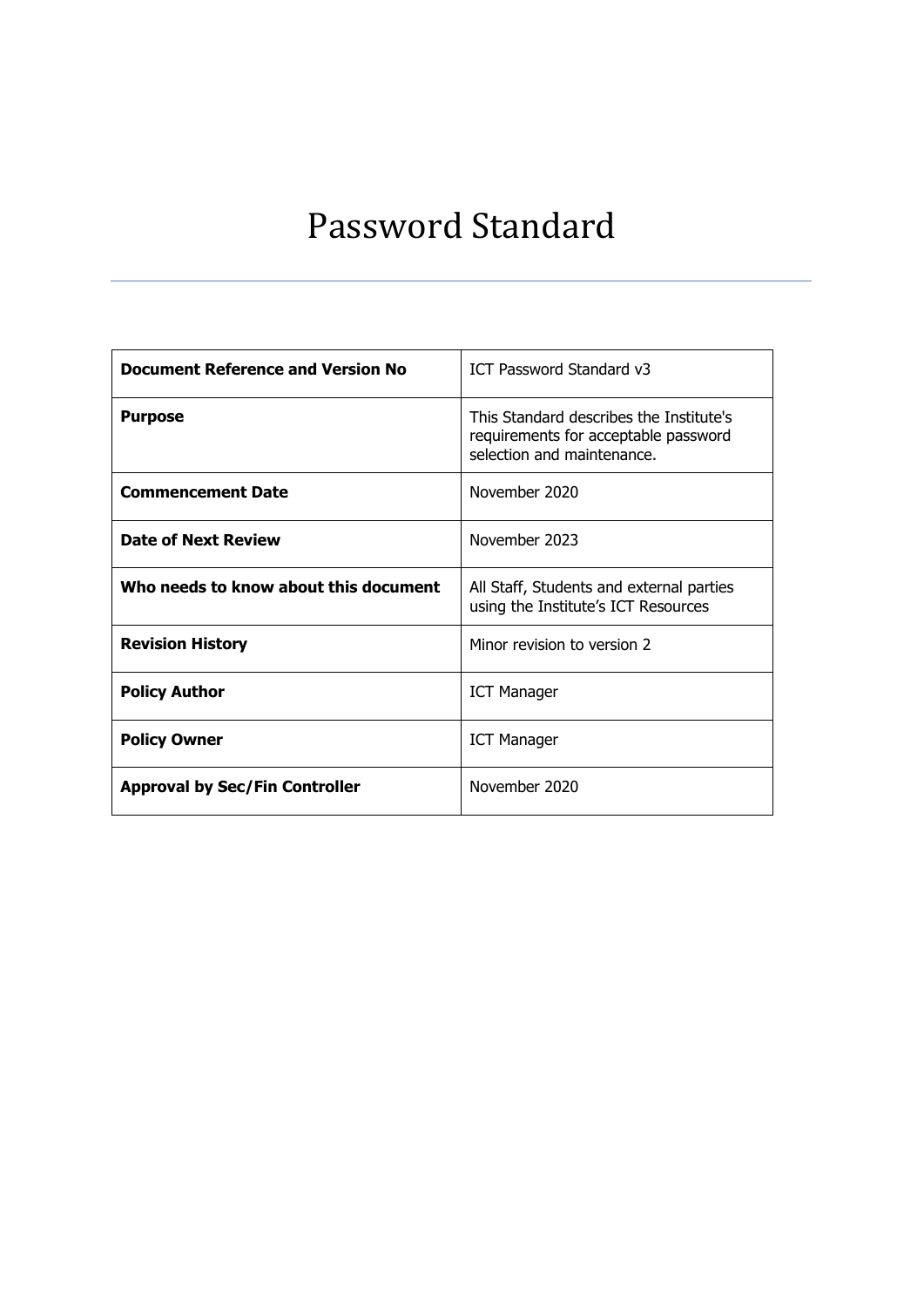

# Password Standard



Dun Laoghaire Institute of Art Design and Technology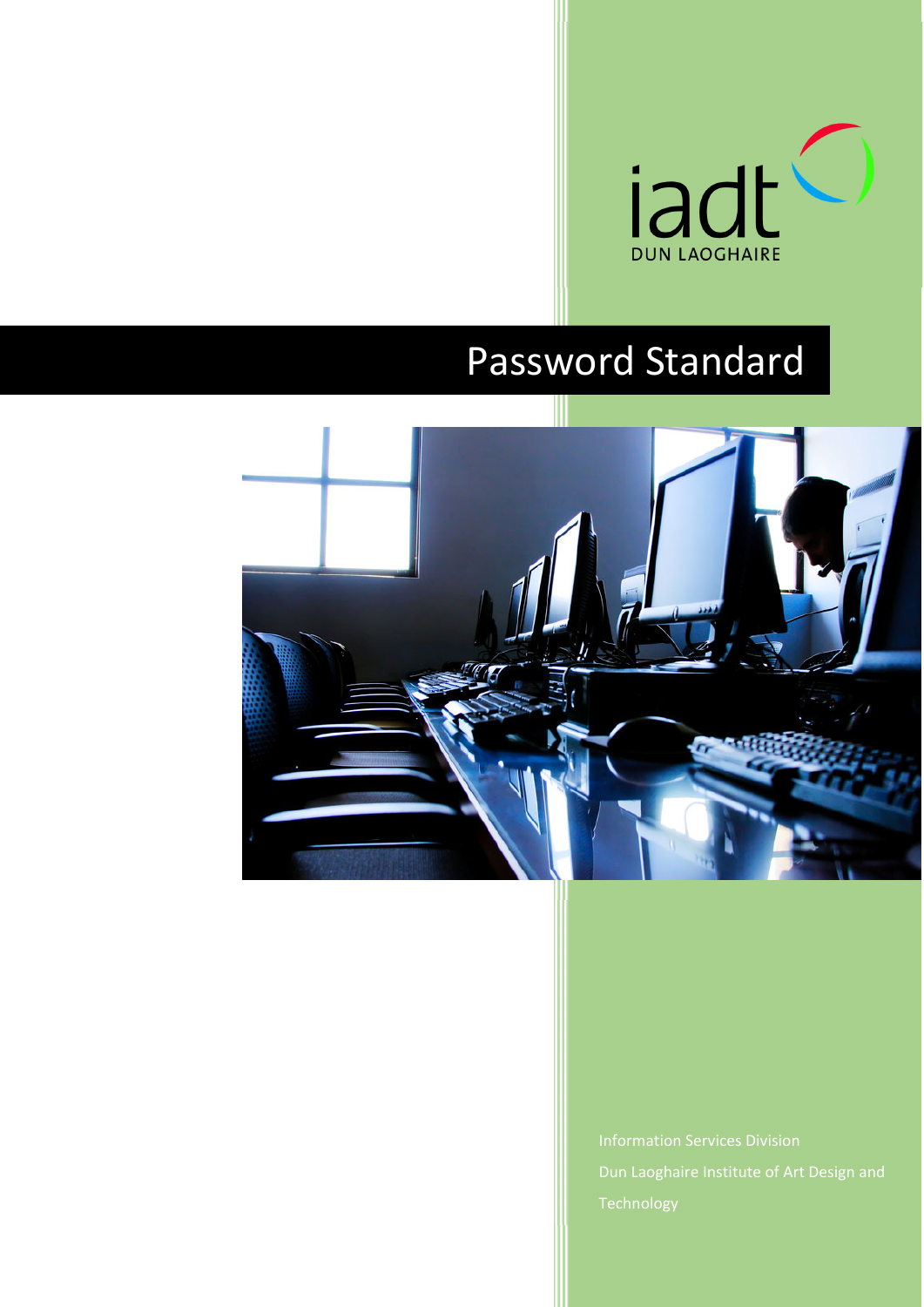## **Contents**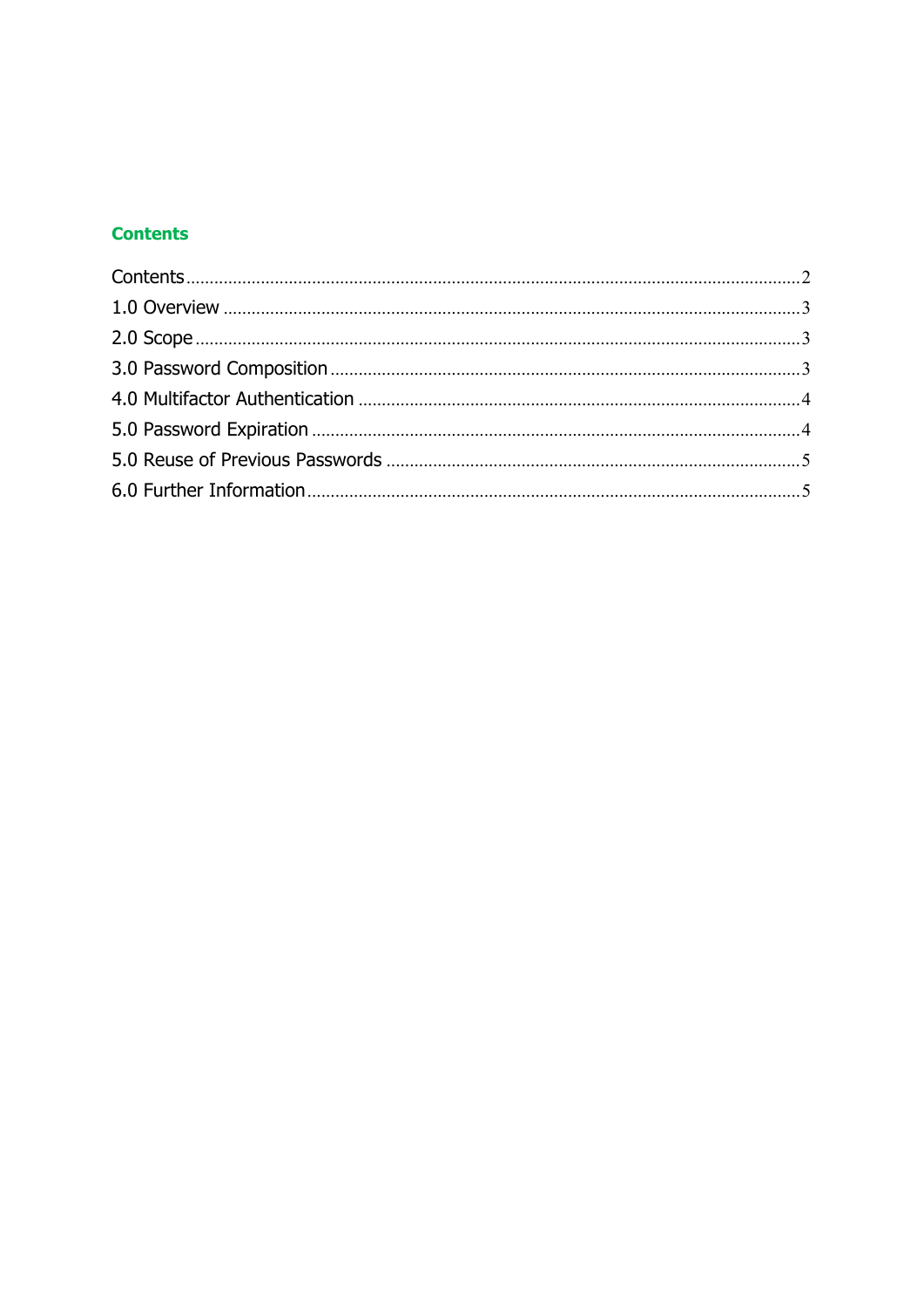## **1.0 Overview**

As described by the current ICT Acceptable/Appropriate Usage Policy, each IADT ICT Resource User is responsible for their use of technology on campus and accessing any IADT ICT Resource off campus such as cloud services e.g. Blackboard, Office 365, Agresso etc. The integrity and secrecy of an individual's password is a key element of that responsibility. The Password Standard is therefore inextricably linked with IADT's A/AUP as appropriate usage of ICT in IADT.

This Standard describes the Institute's requirements for acceptable password selection and maintenance. Its purpose is to reduce overall risk to the institution by helping ICT Resource Users reasonably avoid security and privacy risks that result from weak password choices and to encourage attention to password secrecy. The Password Standard reflects current best International Practice and recommendations from IADT's security auditors.

## **2.0 Scope**

This Standard applies to all passwords used by systems that participate in IADT's enterprise authentication systems and is employed in conjunction with a Network ID to connect to IADT networkbased services. It also applies to other IADT systems that aren't directly linked to IADT's enterprise authentication systems and these system must follow the password standard as closely as possible as each system will allow.

## **3.0 Password Composition**

ICT Resource Users at IADT shall select passwords according to the following:

Password minimum length: A password must be no fewer than eight characters. The longer the password is, the harder it is to be cracked or guessed.

There may be technology constraints on some systems that may restrict/impose a maximum password length or other restrictions.

The use of "Pass Phrases" (memorable short sentences instead of single words) shall be supported where possible and practical.

A user must not use their previous fifteen passwords.

Information Services will provide an electronic password management service that will supply timely and detailed information on applicable password limitations.

A strong password is always a difficult one to pick as one has to also remember it.

Passwords should not be repeated on multiple systems that aren't linked to the IADT's enterprise authentication system.

**Composition**: Passwords should be composed so that they:

- o Be at least 8 characters in length;
- o Must not be the same as the last 15 passwords;
- o Must contain different characters (no repeats);
- o Look like a sequence of random letters and numbers;
- $\circ$  Be easy to remember but hard to quess;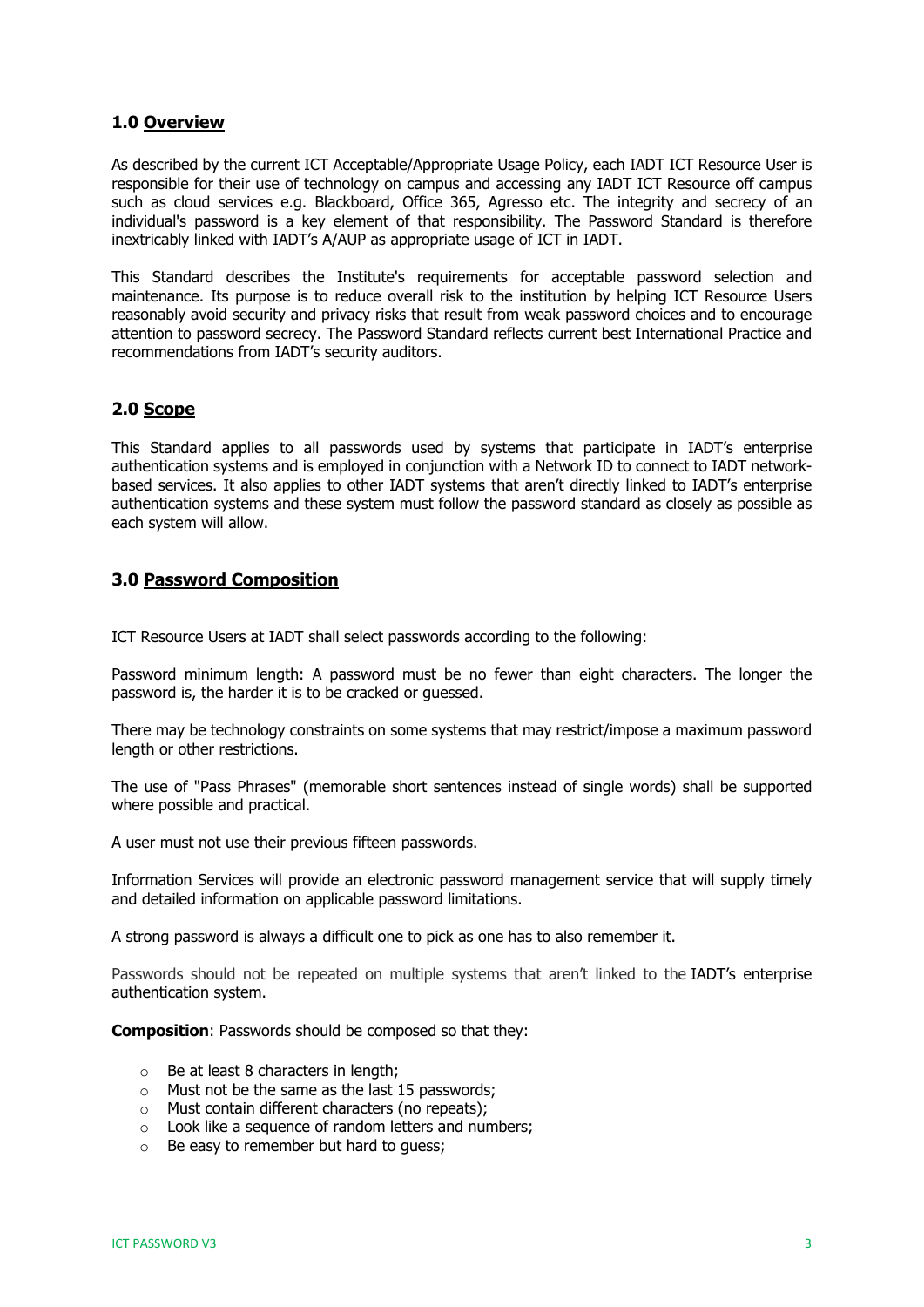- $\circ$  A varied set of characters, including lowercase and uppercase letters, numerals, and symbols (like spaces, dots, colons, quote marks, dollar signs) helps with making a password more secure;
- o Be changed immediately if compromised.

Attempts to create or change a password to one that does not meet the above parameters may result in rejection of the change to the password.

Systems that aren't directly linked to IADT's enterprise authentication systems must follow the password standard as closely as possible as the system will allow.

#### **Password must not:**

- $\circ$  Include ICT Resource User's name, e-mail address or the word "password" or "12345678";
- o Resemble the Network ID or the name of the account holder;
- o Use any actual word or name in any language;
- o Use numbers in place of similar letters e.g. Pa\$\$word;
- o Use consecutive letters or numbers like "abcdefg","234567";
- o Use adjacent keys on the keyboard like "qwerty";
- o Include repeating sequences like "xyzxyz"
- o Reuse the same password on multiple systems inside and outside the Institute.

Some examples of bad passwords are:

- o mypasswo Obviously plain-text based ("my password")
- o nicole3 Name-based
- o lkjlkj Repeating sequence
- $\circ$  S411y Based on the word Sally with common letter/number substitution

#### **4.0 Multifactor Authentication**

Key and high security ICT Resource Users can expect a greater level of protection through the deployment of multi-factor authentication (MFA) where the system allows. IADT will implement multifactor authentication (MFA) where the system allows. MFA must not be circumvented by ICT Resource User in anyway.

## **5.0 Password Expiration**

An IADT ICT Resource User must change their password at least every 90 days. Attempts to log in using an expired password will not succeed. After changing a password, an ICT Resource User must wait at least one hour before changing their password again.

Expired passwords will be accepted as valid only when changing one's password, and only by the system(s) designated and supported by Information Services for this purpose.

Advance warnings of upcoming password expiration will be displayed at log-in (Windows users only) and via the Institute's webmail beginning 14 days prior to expiration, with repeated reminders thereafter until the expiration date.